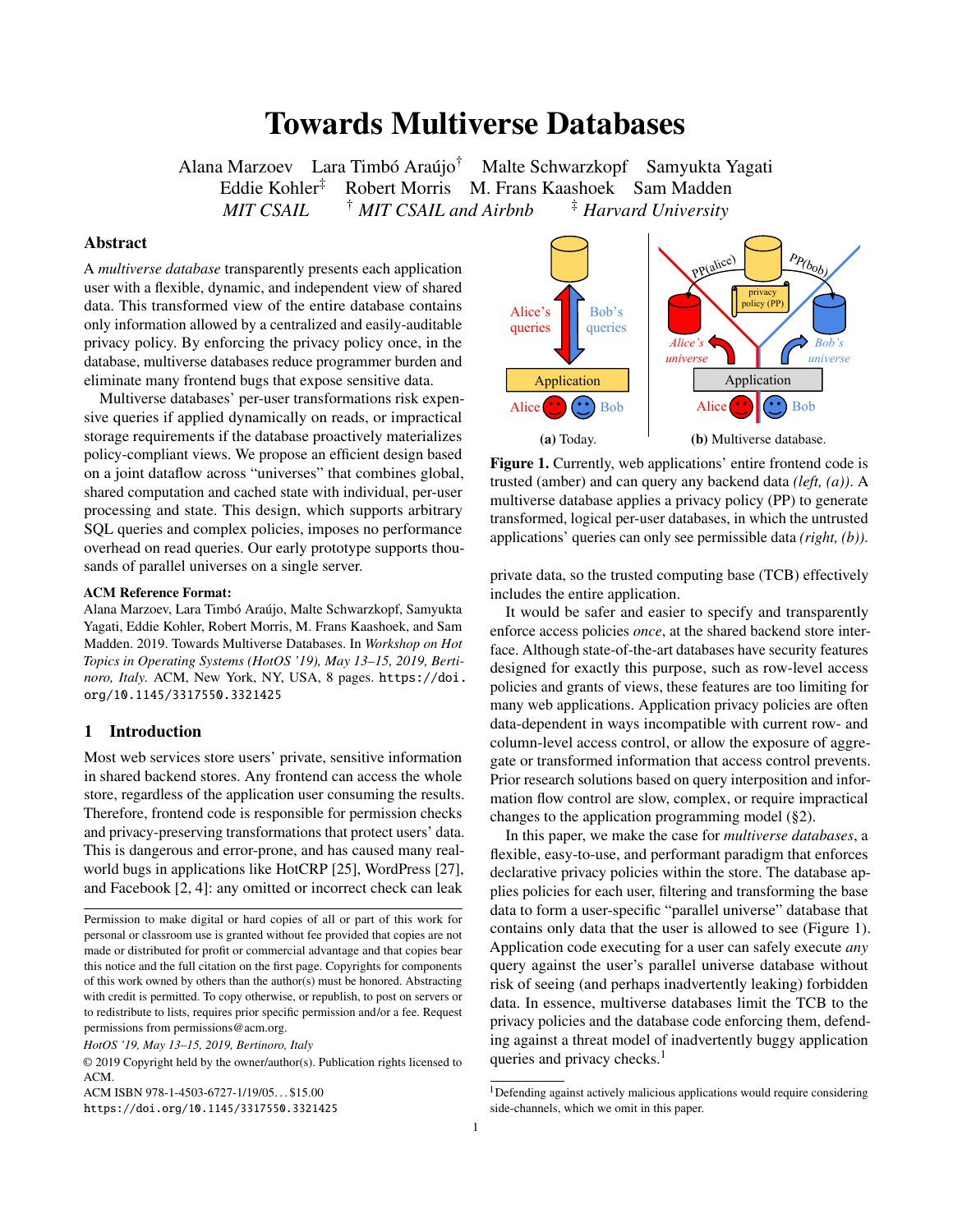The security policies for a multiverse database are rooted in application-specific notions of data visibility. Consider a class discussion forum (e.g., Piazza [\[20\]](#page-6-2)) that allows students to post questions that are anonymous to other students, but not anonymous to instructors. A multiverse database might express this privacy policy as follows:

```
table: Post,
-- user sees public posts and her own anonymous posts in full
   (`ctx`, a universe-specific context, holds the user's ID)
allow: [ WHERE Post.anon = 0,
         WHERE Post.anon = 1 AND Post.author = ctx.UID],
-- hide author of anonymous posts unless user is class staff
rewrite: [
 { predicate: WHERE Post.anon = 1 AND Post.class
     NOT IN (SELECT class FROM Enrollment
             WHERE role = "instructor" AND uid = ctx.UID),
   column: Post.author,
   replacement: "Anonymous" } ],
```
Given this policy, application code executing on a user's behalf can issue arbitrary queries without risking data leakage: unless the user is on the class staff, all anonymous posts consistently appear to have author "Anonymous" in every query. When a user issues multiple queries—e.g., one selecting and one counting a users' posts—the multiverse database returns semantically consistent results based on the contents of the user's universe. This removes, for example, a real-world inconsistency observed in Piazza, where students' total post count includes private posts invisible to the user [\[13\]](#page-6-3). Since multiverse databases transparently apply transformations in the database, application code need not be aware of them and can assume that it is talking to a conventional database.

Multiverse database privacy policies are general and userextensible. Like row-level security [\[22\]](#page-7-3) and view grants, they can hide rows and columns from individual users; like rolebased access control, they can apply policies to groups of users; and like column masks [\[15\]](#page-6-4), they can transform column values. But multiverse databases potentially also support powerful policies beyond the capabilities of existing solutions: for example, we are exploring policies that expose only differentially-private information about underlying tables.

A key challenge for the multiverse approach is query performance and space efficiency with many users. Web applications require fast reads, and applying policies on all data at query execution time is therefore unattractive. Applying the policies to the entire database ahead of time, however, explodes the space footprint with many users, and requires an update strategy when the underlying data changes. Fortunately, recent research on dataflow systems provides the key missing enabler for a multiverse database: dynamic, partially-stateful dataflows [\[11\]](#page-6-5). Stateful dataflow systems scale well when precomputing complex functions of dynamically changing data, and efficiently apply incremental updates. *Partial* state allows a dataflow to execute without materializing the full results and internal dataflow state. This permits selectively deferring parts of the computation to later read processing, and enables caching, therefore maintaining fast common-case reads at a

modest, rather than explosive, space overhead. A *dynamic* dataflow can add new queries to the existing computation at runtime, offering the same query flexibility as classic databases within a streaming, incremental dataflow computation.

We describe a multiverse design that builds on this technology and realizes multiverse storage as a joint dataflow computation ([§4\)](#page-2-0). It transparently shares computation and policy-compliant intermediate data between users' universes, and relies on partial statefulness to grant the system freedom to choose what to precompute and cache, and what to compute on query execution. Initial results with an early prototype are encouraging ([§5\)](#page-4-0), and the multiverse approach and our design raise interesting questions for future research ([§6\)](#page-4-1).

## <span id="page-1-0"></span>2 Existing approaches

Multiverse database universes, in effect, are per-user *views* of the database defined by privacy policies. Databases have relied on views as a security primitive since at least the 1970s [\[10,](#page-6-6) [14\]](#page-6-7), but existing database views cannot substitute for the multiverse model. Defining views that specific users can access affords flexibility, but has the drawback that application developers must understand the view definitions and know which views to query. Algorithms to restate user queries in terms of *authorized views* mitigate this burden, but cannot map all queries and may spuriously reject queries even though the views support them [\[23\]](#page-7-4). Transparent *query rewriting* approaches, by contrast, avoid predefined views. Instead, they dynamically insert restrictions congruent with access policies into queries on execution [\[5,](#page-6-8) [8,](#page-6-9) [17\]](#page-6-10). Both view-based and query rewriting approaches increase the final query's complexity, slowing it down (e.g., by  $3-10\times$  in Qapla [\[17\]](#page-6-10)).

Given the lack of performant database mechanisms, researchers have devised other techniques to apply privacy policies in web applications. General *information flow control* (IFC) provides a powerful approach that makes applications correct by construction [\[16,](#page-6-11) [30\]](#page-7-5), but significantly complicates development. Domain-specific IFC systems can statically reject application code in violation of privacy policies [\[9\]](#page-6-12) or extract policy-compliant implementations using program synthesis techniques [\[21\]](#page-6-13), but couple privacy policies to a single program, while database techniques allow arbitrary queries. Other solutions embed multi-valued ("faceted") execution in common languages like Scala and Python, resolving data to concrete, policy-compliant values only on output [\[28,](#page-7-6) [29\]](#page-7-7). This has the advantage of keeping the application code policyagnostic, but comes with substantial memory and runtime overheads, as the execution evaluates all alternative outcomes.

## 3 The multiverse approach

A multiverse database consists of a *base universe*, which represents the database without any read-side privacy policies applied, and many *user universes*, which are transformed copies of the database. Each user universe corresponds to the database view of a specific principal, typically an end-user authenticated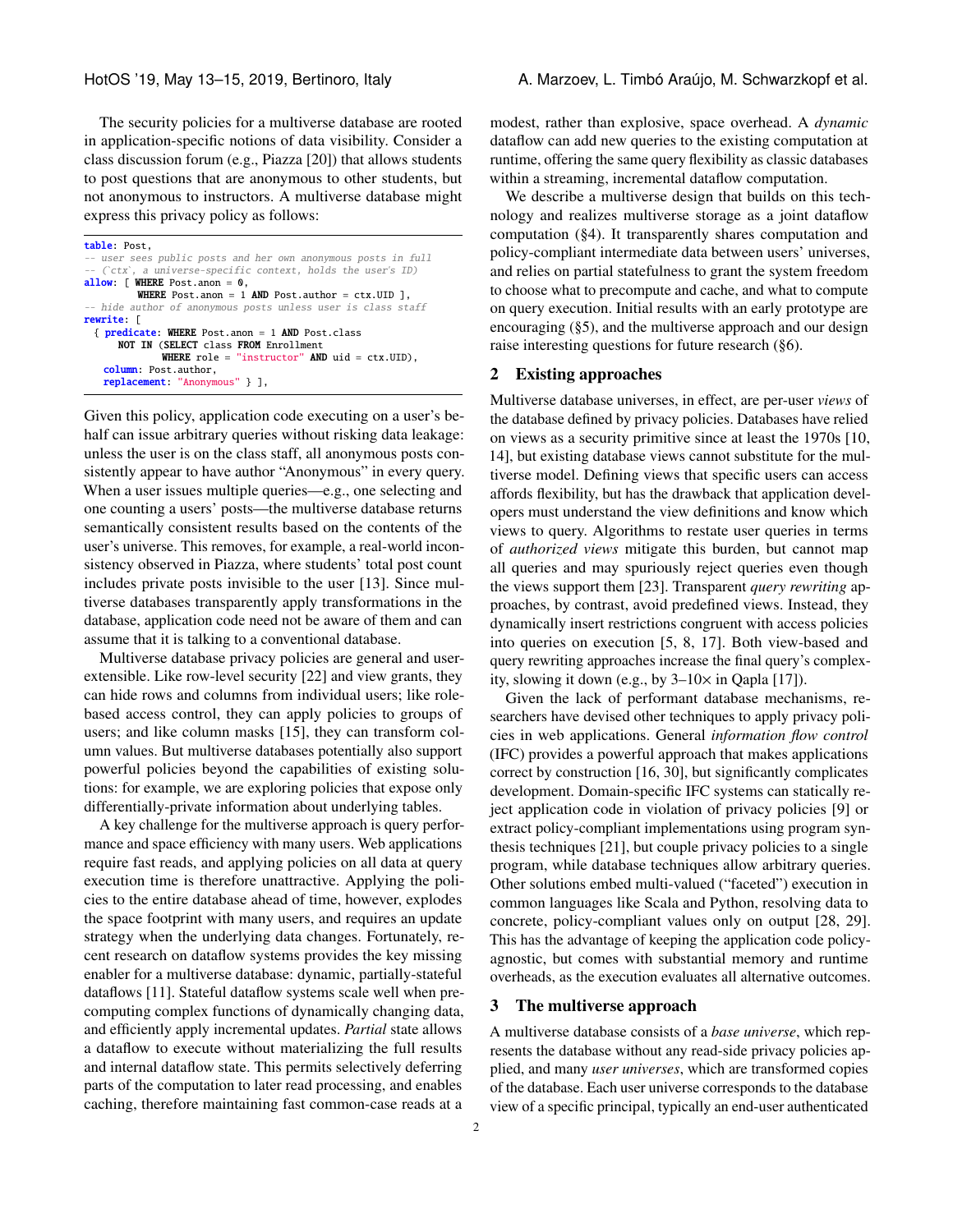<span id="page-2-2"></span>

Figure 2. A multiverse database realized as a joint dataflow. For efficiency, universes can share computation and state ([§4.2\)](#page-2-1), as [\(b\)](#page-2-2) shows for an identical query issued by Alice and Bob (here, without any group universes).

to a web application. The application code executing for this principal can only query its user universe, which appears to the application as a fully-fledged database. This makes multiverse databases easy to use—their application query interface is identical to that of normal databases—but requires maintaining many user universes, a potential performance bottleneck.

Multiverse databases maintain read query performance by *precomputing* per-user universes. These transformed databases have the privacy policies already applied, so queries to them execute as quickly as if the application applied the policies. However, precomputation requires storing and maintaining many user universes. Naïvely duplicating the entire database for each user would require prohibitive amounts of storage space, so the multiverse database must precompute only data that users actually need. Moreover, the multiverse database must efficiently update user universes' cached data when the underlying base universe data changes. In the following, we focus on how to efficiently apply read-side access policies that restrict and transform the data cached in user universes. [§6](#page-4-1) will discuss write access policies that restrict writes to the base universe; applications cannot write to user universes directly.

## <span id="page-2-0"></span>4 Making multiverse databases practical

A space- and compute-efficient multiverse database clearly cannot materialize all user universes in their entirety, and must support high-performance incremental updates to the user universes. It therefore requires partially-materialized views that support high-performance updates. Recent research has provided this missing key primitive [\[1,](#page-6-14) [11,](#page-6-5) [19\]](#page-6-15). Specifically, scalable, parallel streaming dataflow computing systems now support partially-stateful and dynamically-changing dataflows [\[11\]](#page-6-5). These ideas make an efficient multiverse database possible.

Our multiverse database design combines base-universe tables, privacy policies, and user universes into a single, joint dataflow. The database tables are the dataflow's root vertices, situated in the base universe (the source of ground truth). As the base universe is updated, records move through the

dataflow into user universes, where subgraphs compute privacy policies and cache query results (Figure [2a\)](#page-2-2). On each edge that crosses the universe boundary, the system interposes extra *enforcement operators*: special dataflow vertices that compute and apply the privacy policy's effect (e.g., pass, discard, transform) for each record that flows through them. The multiverse database's semantic consistency follows from the fact that enforcement operators for all applicable policies exist on any dataflow edge that crosses into a user universe. In other words, if a record written into the base universe flows into a user universe via multiple independent paths, the multiverse database enforces the same policies on each path.

When the application queries the multiverse database, it specifies an authenticated principal's ID alongside its query, and the system retrieves results from the matching user universe. If the system receives a query for the first time, it dynamically extends the user universe's dataflow with the required subgraph. Once a query is installed, its vertices remain in the dataflow; this facilitates caching, although the system can remove the query when it is no longer needed. Updates only ever flow from the base universe into other universes through enforcement operators, and information never flows back into the base universe or "sideways" across different user universes.

## 4.1 Specifying privacy policies

In principle, our design supports any policy expressible as an incremental, streaming dataflow computation. This chiefly requires that the policy be a deterministic function of a given update's record data and the database contents. Importantly, this permits data-dependent policies, which are common: consider, for example, class enrollment in Piazza.

Defining the right policy language is an important part of the multiverse database design. The policy language must strike a balance between expressivity and meaningful composition of policies, as well as ease of correct use for policy writers.

<span id="page-2-1"></span>In our current prototype, privacy policies comprise expressions defined in a language similar to the security rules of Google's Cloud Firestore [\[12\]](#page-6-16). This language includes row suppression policies (the allow rules in [§1'](#page-0-2)s example) and column rewrite policies (rewrite) specified on the granularity of individual tables in the database schema. Policies decide whether to filter or mutate a record based on a relational predicate over the database contents. The language also supports group policies, which support role-based access control and save space and computation, and aggregation policies, which restrict user universes to seeing certain tables or columns only in aggregated or differentially-private form. Each policy expression in this language applies to a single database table  $T$ , which makes it easy to ensure semantic consistency. Specifically, the system must add enforcement nodes for all policies over T that apply to principal  $p$  on any path into  $p$ 's user universe that records generated by updates to T can traverse. The system can determine these placement requirements through static analysis of the dataflow.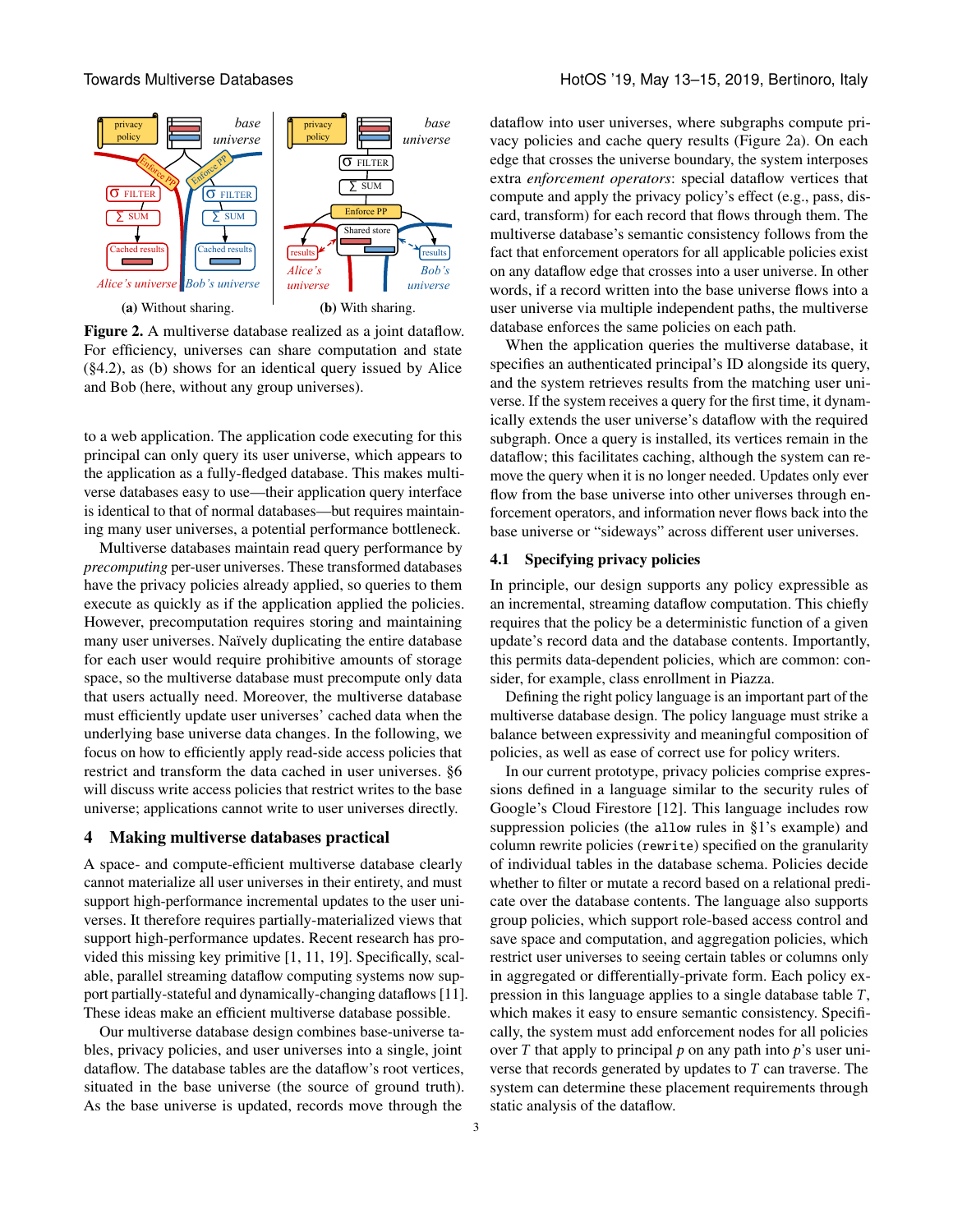#### 4.2 Sharing state and computation

A key challenge for multiverse databases is limiting the computation required on writes (which risks growing with the number of system users) and the space required to store user universes (which risks growing as fast or faster). Fortunately, the partially-stateful dataflow model can express optimizations that share computation and cached data between universes. Expressing the multiverse database as a joint partially-stateful dataflow is crucial to harnessing these optimizations. In the following, we showcase some promising optimizations that we have found to be beneficial, but this list is likely neither exhaustive nor sufficient for all applications and policies.

Group policies. Applications often have roles that cover multiple users, such as "students" and "instructors". These *user groups* have their own privacy policies. A group policy might e.g., allow teaching assistants (TAs) to see anonymous posts in classes they teach:

```
group: "TAs",
  define TA group for each class
membership: SELECT uid, class_id AS GID FROM Enrollment
            WHERE role = "TA",
policies: [
  show anonymous posts to TAs
 -- (`ctx` is a group universe context, holds the group ID)
 { table: Post,
    allow: WHERE Post.anonymous = 1 AND ctx.GID = Post.class \} ],
```
Note that this policy is a data-dependent group template: it defines one TA group per class (via GID from membership), i.e., adding a new class to Enrollment creates a new group.

Instead of computing this policy once on the boundary to each group member's user universe, the system applies the privacy policy once for all members. To achieve this, the system creates a *group universe* for each group, and routes inputs to queries affected by the group policy through this universe. From the group universe, records flow into each group member's user universe; at that boundary, user-specific policy operators may further restrict an individual's view, or a union with another path that applies a complementary user-specific policy may widen access. Using a group universe requires only one copy of the enforcement operators for the group's policies (rather than as many copies as the group has members), and shares cached, policy-compliant data in the group universe.

Sharing between queries. Web applications often issue similar queries for many users, and these queries share at least some privacy policies and results. By reasoning about all users' queries as a joint dataflow, the system can detect such sharing: when identical dataflow paths exist, they can be merged. All users and queries share computation in the base universe, so the system aims to maximize the computation in that universe by pushing the universe boundary as far "down" the queries' dataflow as possible while still maintaining correctness. Figure [2b](#page-2-2) shows how the system shares filter and sum operators in an identical query issued for both Alice and Bob. In this example, a privacy policy (which depends only on data in

the group columns preserved by the sum) can be applied late, keeping most of the query's dataflow in the base universe.

Sharing across universes. Often, applications actually issue *identical* queries on behalf of many users, such as a query to retrieve the ten most recent posts to a class. Due to privacy policies, the queries' results may vary for different users, but they often overlap in part (e.g., all public posts). Instead of storing copies of identical records in many universes, the system can share these records across universes. It achieves this by backing logically distinct—but, in query terms, functionally equivalent—dataflow vertices with a shared physical record store. If a record reaches a vertex backed by such a store in universe  $u$ , the record's arrival indicates that  $u$  has access to it, so the system exposes the shared copy to universe  $u$ .

Partial materialization. As web applications are read-heavy, precomputing privacy policies and query results on write processing is more efficient than recomputing them on each read. To save space, however, the multiverse database may choose to precompute only part of a query (e.g., privacy policies only). The partially-stateful dataflow model allows the system to choose dynamically what results to precompute and cache, and how much computation to perform during read query execution. To achieve this, the system can decide which stateful operators in a given query to materialize, and which to compute on the fly on reads using the deferred evaluation supported by partially-stateful dataflow (through "upqueries" [\[11\]](#page-6-5)). Partially-stateful dataflow also supports evicting records from operators' state, which helps further restrict cached results to frequently-read records. The specific choice of what to materialize may vary according to a query's popularity, overall system load, and the available memory.

## 4.3 Dynamic universe creation

At any time, many users of a web application are likely inactive. During those times, the multiverse database need not maintain a universe for these users. Instead, it should create and destroy user universes on demand—e.g., on application-level session creation and termination. For an interactive user experience, the creation and destruction of user universes must be fast and permit other users to concurrently interact with the database.

Partially-stateful dataflow supports downtime-free dataflow changes, which make this feasible: a new user universe starts out with empty state and populates itself as queries execute. This bootstrapping can be fast, as the user universe can often derive its data efficiently from cached intermediate results in the base or group universes. Creation and destruction of group universes relies on the same live dataflow change mechanisms.

# 4.4 Consistency

Enforcing privacy policies to all records that cross into a user universe makes the multiverse database *semantically* consistent: different queries will not expose contradictory results that are impossible to see with a classic database.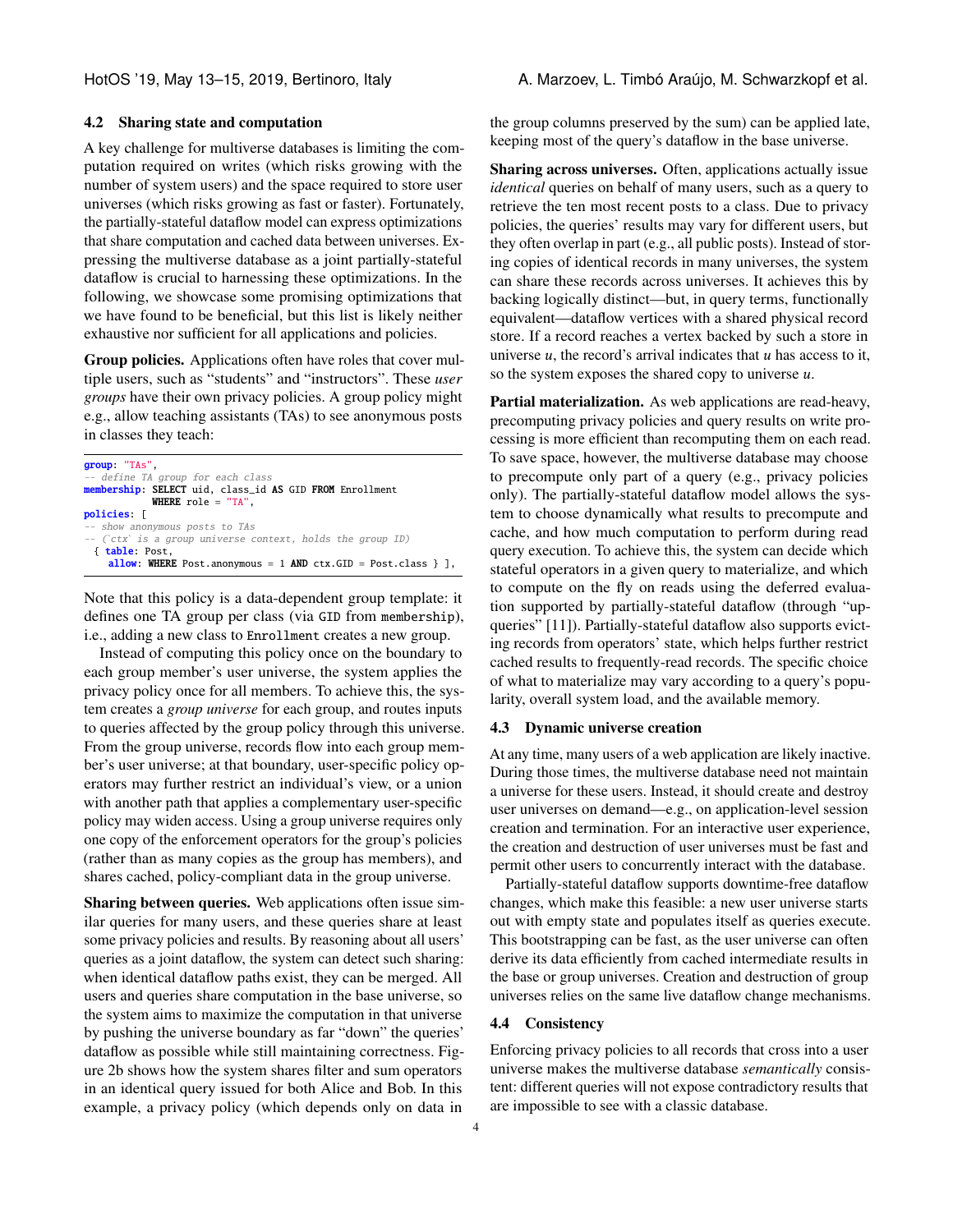<span id="page-4-2"></span>

|                     |        | reads/sec   writes/sec |
|---------------------|--------|------------------------|
| Multiverse database | 129.7k | 3.7k                   |
| MySQL (with AP)     | 1.1k   | 8.8k                   |
| MySQL (without AP)  | 10.6k  | 8.8k                   |

Figure 3. Our prototype achieves high read throughput compared to MySQL queries that execute privacy policies inline. Write throughput is lower than MySQL's as the multiverse database does more work on writes.

The actual consistency observed by clients reading from the multiverse database's caches at runtime, however, depends on the guarantees offered by the underlying dataflow implementation. Dataflow systems can guarantee strong consistency—i.e., that updates take effect in all queries at the same logical time and reads always see a consistent snapshot—using progress tracking protocols [\[18\]](#page-6-17). Global progress tracking requires coordination between parallel processors, which reduces scalability and may be costly for a multiverse database's large dataflows. Uncoordinated, eventually-consistent dataflow scales well [\[11,](#page-6-5) §8.3], but makes no guarantees as to when different universes and queries see the effects of an update to the base universe. Hence, data-dependent policies may temporarily expose data to a user universe in such a regime: a new record might race with an update that makes a data-dependent policy hide it.

A multiverse database can somewhat restrict coordination, however: since no client ever combines data from different user universes, the system can allow state in different user universes to diverge. Dataflow models that support such local coordination are an interesting direction for future research.

## <span id="page-4-0"></span>5 Proof of concept

We have implemented an early prototype multiverse database based on our design as an extension to Noria [\[11\]](#page-6-5). The prototype implements row suppression, rewrite, and group policies, and relies on Noria's automatic reuse of dataflow operators [\[11,](#page-6-5) §5.1] to realize the sharing described in [§4,](#page-2-0) with exception of the shared record store. We added about 2,000 lines to Noria's Rust implementation and ran experiments at revision 15f0492.

We measure the prototype's performance for a Piazza-style class forum and a privacy policy that allows TAs to see anonymous posts on a database containing 1M posts and 1,000 classes. For reads, the benchmark repeatedly queries all posts authored by different users, and write operations insert new posts into a class. We compare: *(a)* our prototype with 5,000 active user universes; *(b)* MySQL running the same workload with privacy policies inlined in the query; and *(c)* MySQL without any privacy policies. Our prototype currently materializes the full query results in memory, and its base database tables are stored in RocksDB [\[24\]](#page-7-8).

Figure [3](#page-4-2) shows the results. As expected, reads from the multiverse database's precomputed, cached results are fast. By contrast, evaluating the privacy policy as part of the query slows down MySQL reads by 9.6× compared to issuing a

straight query; with simpler policies, such as one that merely filters other users' anonymous posts, MySQL sees a smaller slowdown. The write throughput of our prototype is roughly half of what MySQL supports, and though the precise difference is largely an implementation artifact, this is an encouraging result. A multiverse database fundamentally must do more work on writes than MySQL's inserts, as writes must propagate through the dataflow. In this experiment, the dataflow fully updates 5,000 user universes; making some state partial would increase write throughput at the expense of slower reads.

Finally, we measured process memory use as we increased the number of active universes from one to 5,000. The memory footprint increased from 0.5 GB with one universe to 1.1 GB with 5,000 universes; this 600 MB footprint is about half of the 1.2 GB needed without group universes. However, this overhead can be reduced further: for example, a separate microbenchmark showed that using a shared record store for identical queries reduces their space footprint by 94%.

These results are encouraging, but a realistic multiverse database must further reduce memory overhead and efficiently run millions of user universes across machines. Neither Noria nor any other current dataflow system support execution of the huge dataflows that such a deployment requires. In particular, changes to the dataflow must avoid full traversals of the dataflow graph for faster universe creation.

## <span id="page-4-1"></span>6 Discussion and research directions

Our prototype shows that the promise of multiverse databases is within reach, even for challenging applications with high performance requirements. Flexible, application-specific privacy policies are expressed within the store, and therefore obeyed transparently by applications, with an easy query interface and little to no query execution overhead. Furthermore, though challenges remain, the partially-stateful dataflow model can express key optimizations that limit multiverses' space overhead. We believe the multiverse model can make even complex web applications robust to accidental information exposure and therefore faster to safely build. Moreover, the multiverse concept suggests interesting directions for future research.

Write authorization policies. Our current prototype only applies privacy polices to read queries and allows all users to write to database tables without enforcing any privacy policies. But applications need write-side policies, too: otherwise users might, for instance, change their own role. For example, Piazza may need a write policy specifying that only instructors can enroll other users as instructors or TAs:

table: Enrollment, only allow existing instructors to make other users instructors write: [ { column: Enrollment.role, values: [ "instructor", "TA" ] predicate: WHERE ctx.UID IN (SELECT uid FROM Enrollment WHERE role = "instructor"),  $\}$  ]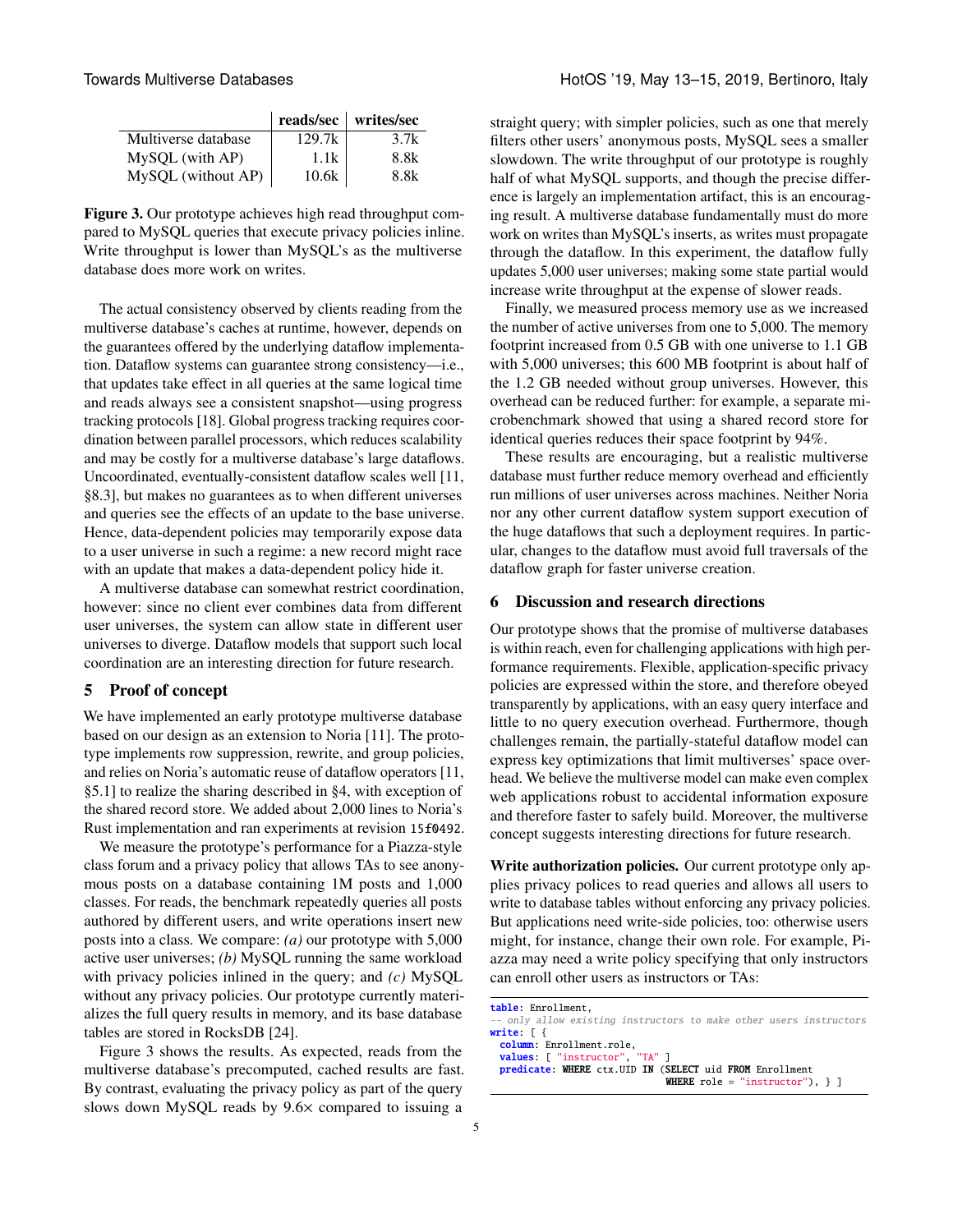A multiverse database might apply such write authorization policies in several ways. The simplest is perhaps to check permissions when applying writes to tables, just like today's databases do. This allows policies that prohibit writes that users might exploit to raise their privileges, and simple filters on the data written or current table contents are sufficient to support policies like the Piazza one. An alternative approach with more expressive power might feed writes through a policy dataflow *before* applying them to the base universe. This supports write authorization policies dependent on data in other tables and policies that require complex computation. Such an approach raises consistency challenges, however: an eventually-consistent write authorization dataflow might erroneously admit writes because the policy evaluation *itself* might observe temporarily inconsistent or intermediate state via data-dependencies. Hence, a write authorization dataflow may require transactional abstractions that atomically process updates until they are admitted to the base universe or rejected.

Differentially-private aggregations. A privacy policy may permit users to run aggregate queries over sensitive records that they cannot see individually. For example, a medical web application might allow a user to query the number of patients with diabetes by ZIP code, even if this user is not authorized to view individual records:

SELECT COUNT(\*) FROM diagnoses WHERE diagnosis = "diabetes" GROUP BY zip;

The policy might further desire that revealing such aggregates leaks no information about whether any individual, hidden patient record is part of the aggregate. A multiverse database can rewrite any aggregation that matches such a privacy policy into a differentially-private (DP) aggregation. DP adds noise to the output to hide the impact of individual records, and in the multiverse database setting must allow for continuous updates to underlying data. The continuous, event-based DP algorithm by Chan *et al.* [\[7\]](#page-6-18) is suitable for a streaming dataflow setting, and we implemented a prototype COUNT operator using this algorithm. In microbenchmark experiments, the operator's output was within 5% of the true count after processing about 5,000 updates. Yet, open research questions remain: for example, how do DP aggregation policies compose with other policies? Does a DP policy prohibit other, unrelated queries (e.g., joins)? How should the system handle multiple DP aggregations over the same table?

User-defined policy operators. Our prototype currently defines privacy policies using SQL expressions. This is sufficient for common policies, such as matching against a privacy control list (ACL) stored in a database table. Some applications' privacy policies, however, may rely on external information (e.g., an ACL file) or custom behavior (e.g., a user-defined function). The multiverse database's policy language ought to permit such custom functions, but the right API is an open

question: custom operators must satisfy dataflow operator requirements (e.g., determinism), and they must correctly compose with other privacy policies. A domain-specific language for writing such operators, offering access to a limited API to external state, might be a promising starting point.

Policy correctness. Both write-side and read-side privacy policies must be consistent and complete. Developer error can yield policies with non-obvious internal contradictions, or with gaps that leak information. For applications that have large policies consisting of many clauses, checking the policies by hand is impractical, and automated tools will be required. Such policy tools should detect impossible (i.e., contradictory), and incomplete policies (i.e., those not covering all cases). We believe that developing a sound policy-checker for a multiverse database, perhaps using ideas similar to Amazon's SMT-based policy checker for AWS [\[3\]](#page-6-19), is an interesting challenge.

Verified policy compilation. The multiverse database's TCB includes the privacy policy, as well as the logic that compiles it into dataflow and injects enforcement operators into queries. Ideally, these transformations would be formally verified to ensure that the final dataflow indeed enforces the privacy policy. Recent advances in constructing formally-verified just-in-time compilers [\[26\]](#page-7-9) may provide some ideas, although the multiverse database must also reason about the existing dataflow. For example, transforming a new policy into a functionallycorrect joint dataflow may require adding new dataflow nodes into existing queries.

Universe peepholes. Applications sometimes let users assume other users' identities, but this begets bugs such as Facebook's recent access token exposure [\[6\]](#page-6-20), which allowed users to view other users' access tokens via the site's "View Profile As" feature. In a multiverse database, it might be tempting to support such a "View As" feature by temporarily allowing Bob to access Alice's universe, but this is dangerous: Alice's access tokens are visible inside her universe (and only there)! Plausible solutions might involve creating a temporary "extension universe" to Alice's universe, and applying a privacy policy that blinds the tokens at that boundary.

# 7 Conclusion

Multiverse databases are a promising approach that makes common bugs in today's web applications harmless. Our initial results indicate that a large, dynamic, and partially-stateful dataflow can support practical multiverse databases that are easy to use and achieve good performance and acceptable overheads. We are excited to further explore the multiverse database paradigm and associated research directions.

## Acknowledgements

We thank the anonymous reviewers and members of the MIT PDOS group for helpful comments on earlier versions of the paper. This work was funded through NSF awards CNS-1301934, CNS-1704172, and CNS-1704376.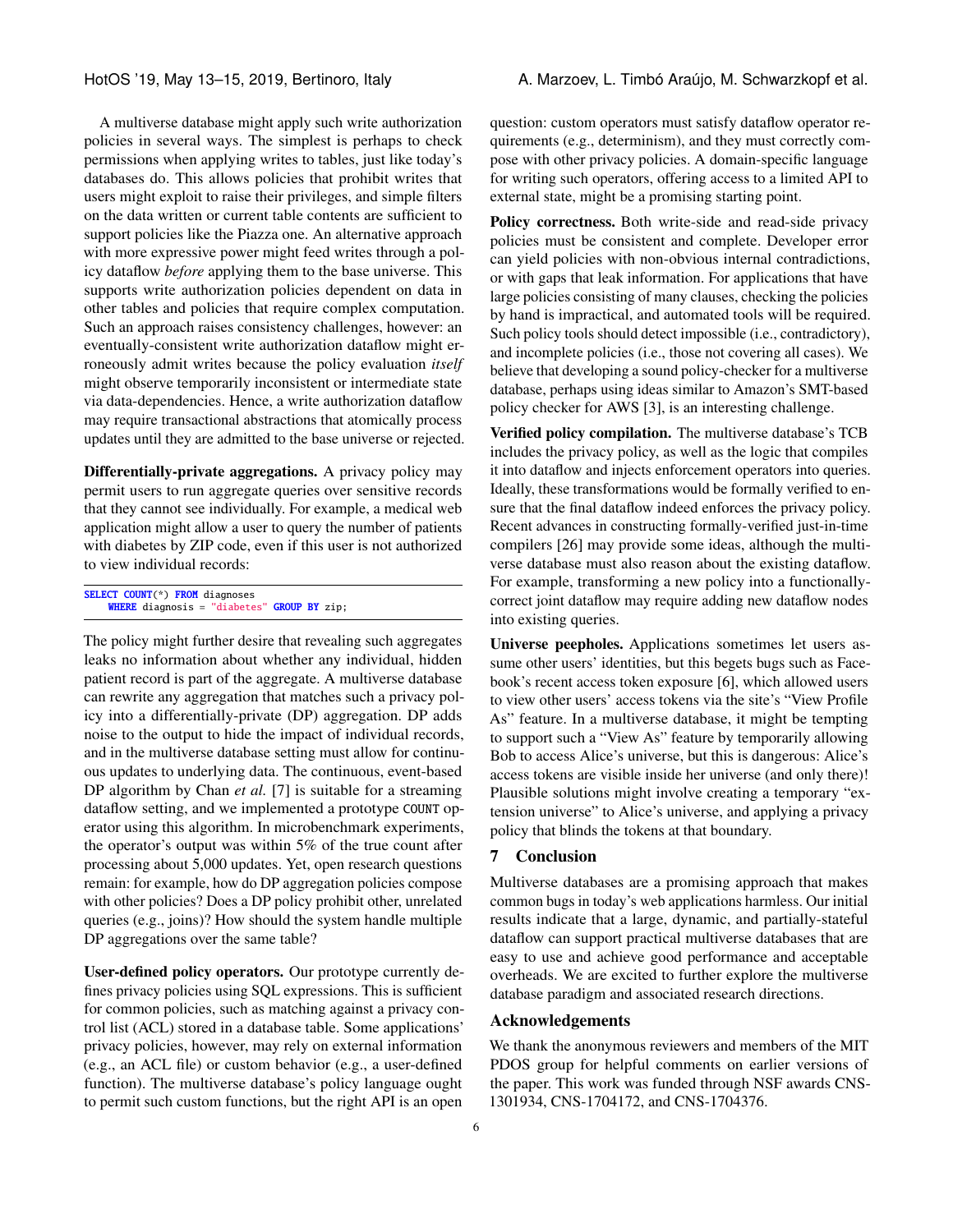#### References

- <span id="page-6-14"></span>[1] Yanif Ahmad, Oliver Kennedy, Christoph Koch, and Milos Nikolic. "DBToaster: Higher-order Delta Processing for Dynamic, Frequently Fresh Views". In: *Proceedings of the VLDB Endowment* 5.10 (June 2012), pages 968–979.
- <span id="page-6-0"></span>[2] Warwick Ashford. *Facebook photo leak flaw raises security concerns*. URL: [https://www.computerweekly](https://www.computerweekly.com/news/2240242708/Facebook-photo-leak-flaw-raises-security-concerns). [com/news/2240242708/Facebook- photo- leak](https://www.computerweekly.com/news/2240242708/Facebook-photo-leak-flaw-raises-security-concerns)[flaw-raises-security-concerns](https://www.computerweekly.com/news/2240242708/Facebook-photo-leak-flaw-raises-security-concerns) (visited on 01/04/2019).
- <span id="page-6-19"></span>[3] John Backes, Pauline Bolignano, Byron Cook, Catherine Dodge, Andrew Gacek, Kasper Luckow, Neha Rungta, Oksana Tkachuk, and Carsten Varming. "Semanticbased Automated Reasoning for AWS Access Policies using SMT". In: *Proceedings of the 18th International Conference on Formal Methods in Computer-Aided Design (FMCAD)*. Austin, Texas, USA, Oct. 2018.
- <span id="page-6-1"></span>[4] Tomer Bar. *Notifying our Developer Ecosystem about a Photo API Bug*. URL: [https://developers.faceboo](https://developers.facebook.com/blog/post/2018/12/14/notifying-our-developer-ecosystem-about-a-photo-api-bug/)k. [com/blog/post/2018/12/14/notifying- our](https://developers.facebook.com/blog/post/2018/12/14/notifying-our-developer-ecosystem-about-a-photo-api-bug/)[developer - ecosystem - about - a - photo - api](https://developers.facebook.com/blog/post/2018/12/14/notifying-our-developer-ecosystem-about-a-photo-api-bug/)  [bug/](https://developers.facebook.com/blog/post/2018/12/14/notifying-our-developer-ecosystem-about-a-photo-api-bug/) (visited on 12/14/2018).
- <span id="page-6-8"></span>[5] Kristy Browder and Mary Ann Davidson. *The virtual private database in Oracle9*i*R2*. Oracle Technical White Paper, Oracle Corporation. 2002.
- <span id="page-6-20"></span>[6] Pedro Canahuati and Guy Rosen. *Security Update – Additional Technical Details*. URL: [https://newsroom.](https://newsroom.fb.com/news/2018/09/security-update/#details) [fb.com/news/2018/09/security-update/#details](https://newsroom.fb.com/news/2018/09/security-update/#details) (visited on 12/14/2018).
- <span id="page-6-18"></span>[7] T.-H. Hubert Chan, Elaine Shi, and Dawn Song. "Private and Continual Release of Statistics". In: *ACM Transactions on Information and System Security* 14.3 (Nov. 2011), 26:1–26:24.
- <span id="page-6-9"></span>[8] Surajit Chaudhuri, Tanmoy Dutta, and S. Sudarshan. "Fine Grained Authorization Through Predicated Grants". In: *Proceedings of the 23rd IEEE International Conference on Data Engineering (ICDE)*. Istanbul, Turkey, Apr. 2007, pages 1174–1183.
- <span id="page-6-12"></span>[9] Adam Chlipala. "Static Checking of Dynamically-Varying Security Policies in Database-Backed Applications". In: *Proceedings of the 9th USENIX Symposium on Operating Systems Design and Implementation (OSDI)*. Vancouver, British Columbia, Canada, Oct. 2010.
- <span id="page-6-6"></span>[10] Dorothy E. Denning, Selim G. Akl, Mark Heckman, Teresa F. Lunt, Matthew Morgenstern, Peter G. Neumann, and Roger R. Schell. "Views for Multilevel Database Security". In: *IEEE Transactions on Software Engineering* SE-13.2 (Feb. 1987), pages 129–140.
- <span id="page-6-5"></span>[11] Jon Gjengset, Malte Schwarzkopf, Jonathan Behrens, Lara Timbó Araújo, Martin Ek, Eddie Kohler, M. Frans

Kaashoek, and Robert Morris. "Noria: dynamic, partiallystateful data-flow for high-performance web applications". In: *Proceedings of the 13th USENIX Symposium on Operating Systems Design and Implementation (OSDI)*. Carlsbad, California, USA, Oct. 2018, pages 213–231.

- <span id="page-6-16"></span>[12] Google, Inc. *Cloud Firestore Documentation: Writing conditions for Cloud Firestore Security Rules*. URL: [https://firebase.google.com/docs/firestore](https://firebase.google.com/docs/firestore/security/rules-conditions)/ [security/rules-conditions](https://firebase.google.com/docs/firestore/security/rules-conditions) (visited on 01/15/2019).
- <span id="page-6-3"></span>[13] Matthew Green. *Piazza offers anonymous posting, but does not hide each user's total number of posts. Discuss.* Twitter post. URL: [https : / / twitter . com /](https://twitter.com/matthew_d_green/status/925053953330634753) [matthew\\_d\\_green/status/925053953330634753](https://twitter.com/matthew_d_green/status/925053953330634753) (visited on 03/08/2019).
- <span id="page-6-7"></span>[14] Patricia P. Griffiths and Bradford W. Wade. "An Authorization Mechanism for a Relational Database System". In: *ACM Transactions on Database Systems* 1.3 (Sept. 1976), pages 242–255.
- <span id="page-6-4"></span>[15] IBM Knowledge Center. *Securing DB2: Creating column masks*. URL: [https://www.ibm.com/support/](https://www.ibm.com/support/knowledgecenter/en/SSEPEK_10.0.0/seca/src/tpc/db2z_createcolumnmask.html) [knowledgecenter / en / SSEPEK \\_ 10 . 0 . 0 / seca /](https://www.ibm.com/support/knowledgecenter/en/SSEPEK_10.0.0/seca/src/tpc/db2z_createcolumnmask.html) [src/tpc/db2z\\_createcolumnmask.html](https://www.ibm.com/support/knowledgecenter/en/SSEPEK_10.0.0/seca/src/tpc/db2z_createcolumnmask.html) (visited on 01/15/2019).
- <span id="page-6-11"></span>[16] Maxwell Krohn, Alexander Yip, Micah Brodsky, Natan Cliffer, M. Frans Kaashoek, Eddie Kohler, and Robert Morris. "Information Flow Control for Standard OS Abstractions". In: *Proceedings of the 21st ACM SIGOPS Symposium on Operating Systems Principles (SOSP)*. Stevenson, Washington, USA, 2007, pages 321–334.
- <span id="page-6-10"></span>[17] Aastha Mehta, Eslam Elnikety, Katura Harvey, Deepak Garg, and Peter Druschel. "Qapla: Policy compliance for database-backed systems". In: *Proceedings of the 26th USENIX Security Symposium (USENIX Security 17)*. Vancouver, British Columbia, Canada, Aug. 2017, pages 1463–1479.
- <span id="page-6-17"></span>[18] Derek G. Murray, Frank McSherry, Rebecca Isaacs, Michael Isard, Paul Barham, and Martín Abadi. In: *Proceedings of the 24th ACM Symposium on Operating Systems Principles (SOSP)*. Farmington, Pennsylvania, USA, Nov. 2013, pages 439–455.
- <span id="page-6-15"></span>[19] Milos Nikolic, Mohammad Dashti, and Christoph Koch. "How to Win a Hot Dog Eating Contest: Distributed Incremental View Maintenance with Batch Updates". In: *Proceedings of the 2016 ACM SIGMOD International Conference on Management of Data (SIGMOD)*. San Francisco, California, USA, 2016, pages 511–526.
- <span id="page-6-2"></span>[20] Piazza Technologies, Inc. *Piazza*. URL: [https : / /](https://piazza.com/) [piazza.com/](https://piazza.com/) (visited on 01/08/2019).
- <span id="page-6-13"></span>[21] Nadia Polikarpova, Jean Yang, Shachar Itzhaky, and Armando Solar-Lezama. "Type-Driven Repair for Information Flow Security". In: *CoRR* abs/1607.03445 (2016). arXiv: [1607.03445](http://arxiv.org/abs/1607.03445).